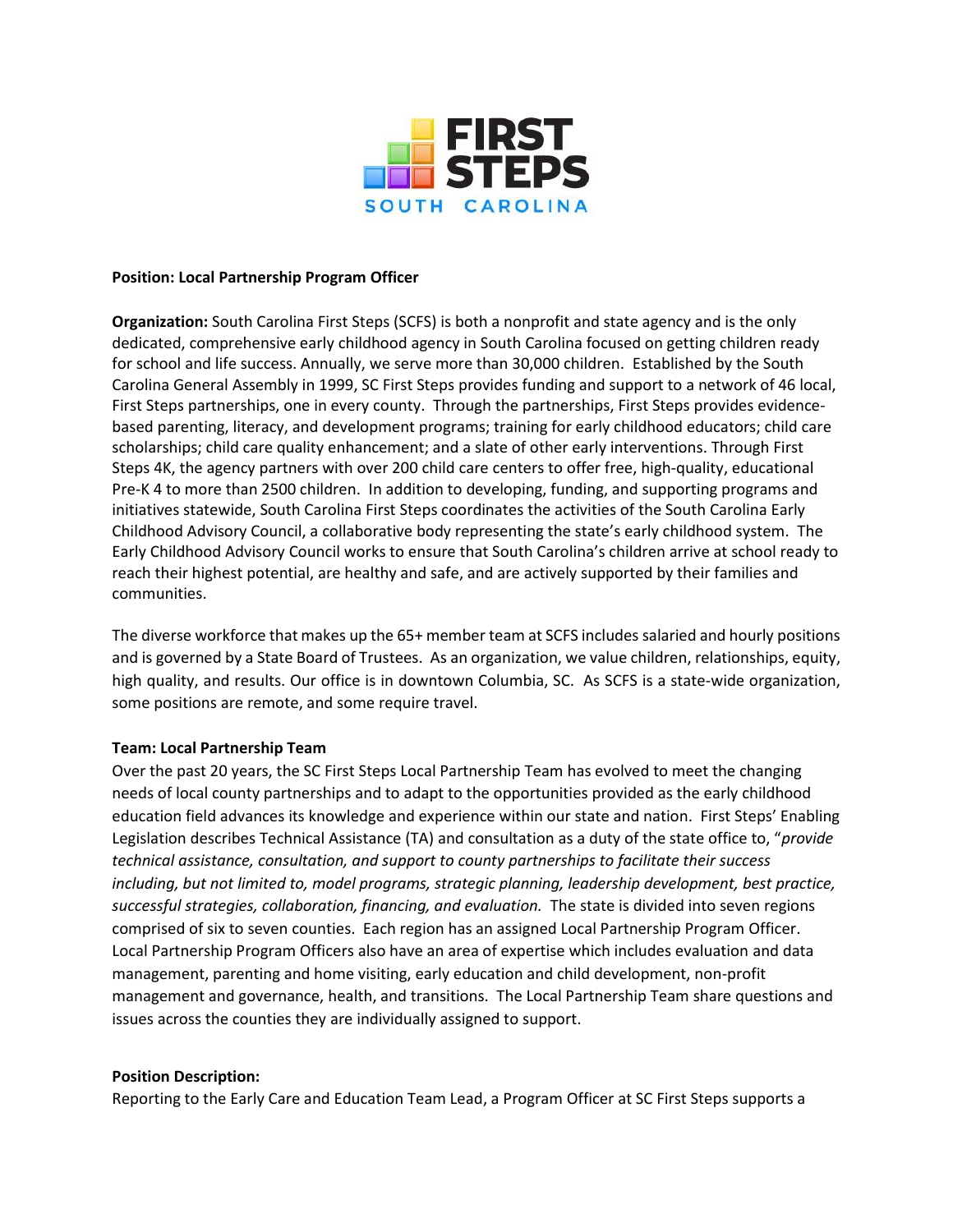territory of local nonprofits, one in each county, formally affiliated and funded by SC First Steps. This position serves as a state-level resource for quality improvement and accountability using relationshipbased principles and practices to drive improvement. The Local Partnership Program Officer implements the review and approval process for early childhood services, tracks local partnership compliance with standards through analysis and monitoring, provides guidance and referrals to experts and resources and promotes and implements evidence-based practices in the field of early education and non-profit management. This position supports the functions of community-based organizations including fundraising and communications while advocating for and educating about populations that are underrepresented and/or racially and ethnically diverse. This position is based in Columbia, SC.

# **Responsibilities and Duties:**

- 1. Serves as a coach to a region of local partnerships in program operations to facilitate sound management practices and strong board functioning.
	- Identify and document successful strategies and promising practices from the field.
	- Cultivate relationships with local partnerships, state partners and issue area experts to develop, fund and implement innovative initiatives.
- 2. Ensures strong non-profit management and implementation of services that are consistent with agency goals, effective practices and organizational performance measurement systems.
- 3. Provides technical assistance for accountability including: collection of required documentation and data, finance and budgeting, support in non-profit management, fund development, networking, collaboration and community outreach.
- 4. Plans and prepares trainings, targeted consultation, and development of written materials and guidelines for local partnerships.
- 5. Facilitates communication and information sharing between local partnerships. Supports state level communication and offers timely responses to local partnership questions and needs. Commits to working for diversity awareness and cultural competency in all communications and practices.
- 6. **Focus Area will be child care support and training:**
	- Monitor and support the child care training efforts of the First Steps Local Partnerships
	- Serve as a liaison between First Steps 4K and the Local Partnerships
	- Conduct ongoing mentoring and coaching visits to First Steps Local Partnerships in support of child care training efforts
	- Work collaboratively and build connections with other state programs and community agencies with child care providers
- 7. Other duties as assigned.

# **Qualifications and Skills:**

Required:

Bachelor's degree from an accredited university (minimum) in Non-profit Management, Social Work, Public Administration, Early Childhood Education, Public Health, Communications, or related field

- At least five years of related work experience required
- Experience in early childhood education, project management, non-profit leadership development or non-profit management.Proficient in Microsoft Office Suite
- Strong problem solving, leadership and analytical skills
- Excellent oral, written, and interpersonal communication skills; attention to detail; be reliable and prompt; and be able to work in a team environment.